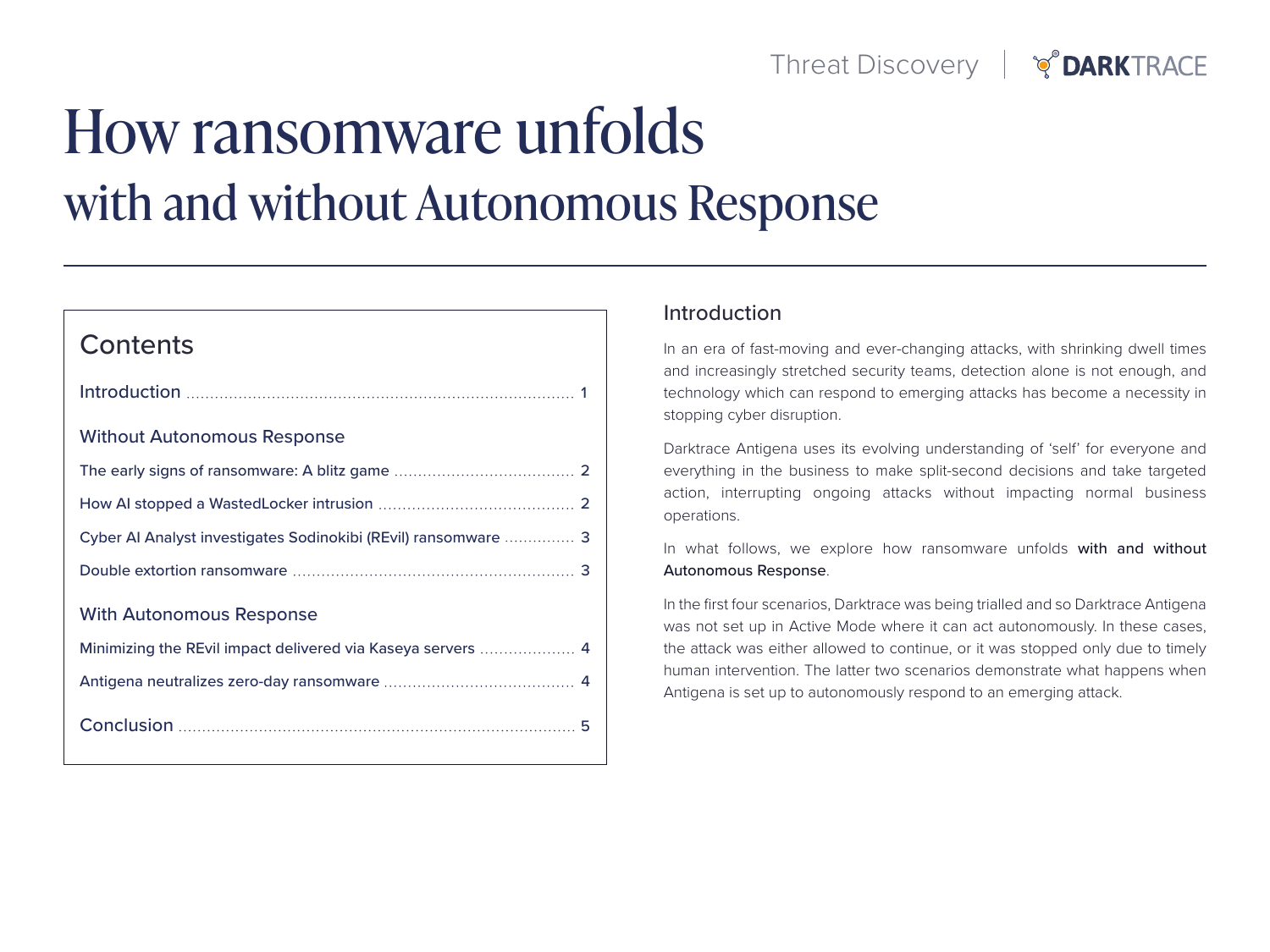# <span id="page-1-0"></span>Without Autonomous Response

#### The early signs of ransomware: A blitz game

At a Canadian defense contractor, an attacker gained access to a server by obtaining an administrator's credentials, and began to spread laterally using WMI commands. However, the unusual and suspicious chain of events was immediately detected by Darktrace's AI, and in Active Mode Autonomous Response would have interrupted the attack immediately.

In this case, the attack progressed, and Darktrace's AI detected all 5 attack stages which followed over the next 48 hours, including C2 and further lateral movement. When the attacker deployed ransomware, the few devices on which Darktrace Antigena was active were insulated from the attack, while unprotected devices ultimately fell victim to encryption. With a full deployment of Autonomous Response, this attack would have ended at the initial login.

| $\equiv$ Model Breach Event Log               |                                                                                                           |  |
|-----------------------------------------------|-----------------------------------------------------------------------------------------------------------|--|
| Thu Aug 5 2021, 15:08:57<br><b>All Events</b> |                                                                                                           |  |
| Fri Aug 5, 15:08:57                           | [REDACTED] breached model<br>Antigena / Network / Significant Anomaly / Antigena Breaches Over Time Block |  |
| Fri Aug 5, 15:08:57<br>Fri Aug 5, 15:08:57    | <b>SMB Read Success [455]</b><br><b>SMB Read Success [455]</b>                                            |  |

Figure 1: An Antigena model fires when multiple anomalies are detected over time

"The ransomware that we are up against today moves too quickly for humans to contend with alone – the way we stay ahead is by having Darktrace AI fight back precisely and proportionately on our behalf."

At an agricultural organization in the US, Darktrace detected a WastedLocker ransomware attack after an employee was deceived into downloading a fake browser update. We can see how Antigena would have instantly blocked the C2 traffic on this and various other channels as they emerged.

| Fri Dec 4.17:02:25 | $\Delta$ vdi-066. |                                                                                                                         | . local breached model Antigena / Network / External Threat / Antigena Suspicious Activity Block                          |  |
|--------------------|-------------------|-------------------------------------------------------------------------------------------------------------------------|---------------------------------------------------------------------------------------------------------------------------|--|
|                    |                   | Fri Dec 4, 17:02:24 $\blacktriangledown$ $\Theta$ Antigena Response $-$ Block connections to port 135 or 443 for 1 hour |                                                                                                                           |  |
|                    |                   |                                                                                                                         | .1oca1 breached model Compromise / Sustained SSL or HTTP Increase [443]                                                   |  |
|                    |                   |                                                                                                                         | Fri Dec 4, 17:02:23 $\bullet$ ⊕ Model – Device / Anomaly Indicators / Increase in SSL or HTTP Connections to New Location |  |
|                    |                   |                                                                                                                         | $\blacksquare$ . local connected to $@$ betech-system.com [443] .                                                         |  |
|                    |                   |                                                                                                                         |                                                                                                                           |  |

#### Figure 2: Model breaches and the action Antigena would have taken to address them

As the attacker switched tactics and attempted further beaconing, Antigena escalated its response. At no point did it suggest interfering with activity not related to the attack.

| Fri Dec 4, 19:56:33 | $\land$ vdi-066.                       | Local breached model Antigena / Network / External Threat / Antigena Suspicious Activity Block                                             |  |  |
|---------------------|----------------------------------------|--------------------------------------------------------------------------------------------------------------------------------------------|--|--|
| Fri Dec 4, 19:56:32 |                                        | $\bullet$ $\bullet$ Antigena Response - Block connections to 130.0.233.178 port 80, 84.38.182.191 port 443, betech-system.com port 443 and |  |  |
|                     |                                        | bywce.payment.refinedwebs.com port 80 for 1 hour                                                                                           |  |  |
| Fri Dec 4, 19:56:32 | $\overline{v}$ a vdi-066.              | 1oca1 breached model Compromise / HTTP Beaconing to Rare Destination [80]                                                                  |  |  |
| Fri Dec 4, 19:56:31 | $\overline{v}$ $\rightarrow$ vdi-066.  | .local connected to a' bywce.payment.refinedwebs.com [80]                                                                                  |  |  |
|                     | 10 connections at 25 minute intervals. |                                                                                                                                            |  |  |

Figure 3: Antigena's potential response escalates

Fortunately, the security team reacted to Darktrace's alerts in time and, with Cyber AI Analyst automatically generating a concise and actionable incident summary, they were able to stop the attack before serious damage was done.

This fast reaction time was crucial in deterring an extremely costly and damaging security incident. Relying on human reponse alone is a dangerous game: had the team not been on high alert, and without Darktrace's high-confidence detections, the attack would have progressed into the encryption stages.

Leon Shepherd, CIO, Ted Baker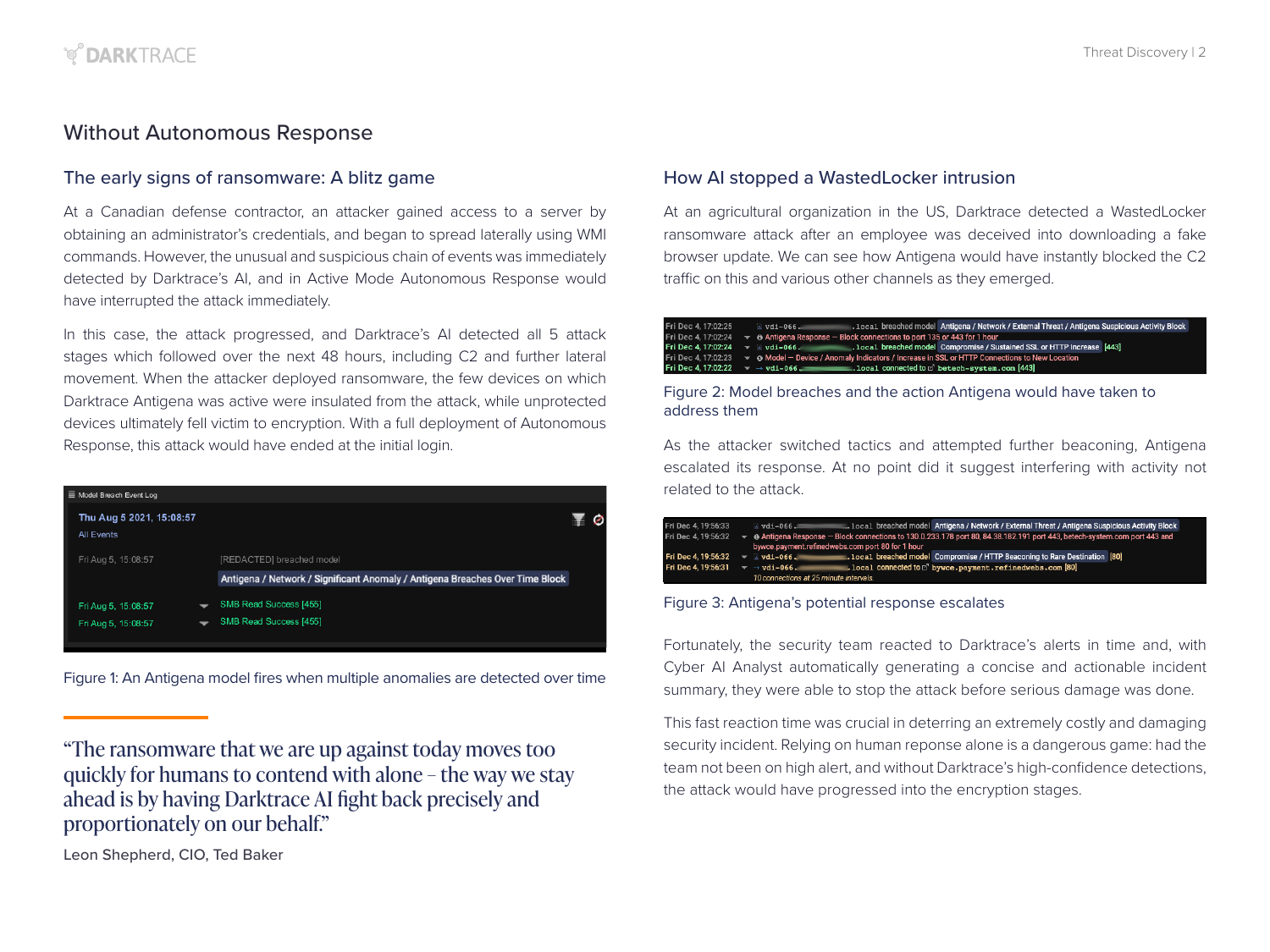# <span id="page-2-0"></span>Cyber AI Analyst investigates Sodinokibi (REvil) ransomware

After the credentials of a retail organization's IT team member were used to compromise a domain controller, Darktrace's AI detected the attacker writing suspicious files and then deleting batch scripts and log files in the root directory to clear their tracks. The domain controller then made connections to several rare external endpoints, and Darktrace witnessed a 28MB upload that was likely exfiltration of initial reconnaissance data.

Over the course of two weeks, Darktrace witnessed an SQL server engaging in a network scan, unusual internal RDP connections using administrative credentials, and data uploads to multiple cloud storage endpoints. PsExec was used to deploy the ransomware, resulting in file encryption.

| to incident Log                 |                                                                                                                                                                                                                                                                                                                                                                                                                                                                                                          |              |              |                                                                                                                                                                   | $- x$                                                                                                                                                                         |
|---------------------------------|----------------------------------------------------------------------------------------------------------------------------------------------------------------------------------------------------------------------------------------------------------------------------------------------------------------------------------------------------------------------------------------------------------------------------------------------------------------------------------------------------------|--------------|--------------|-------------------------------------------------------------------------------------------------------------------------------------------------------------------|-------------------------------------------------------------------------------------------------------------------------------------------------------------------------------|
| է                               | Beginning on Wednesday 23rd September 14:11 UTC, the device 172.16. exhibited the following events worthy of investigation                                                                                                                                                                                                                                                                                                                                                                               |              |              |                                                                                                                                                                   |                                                                                                                                                                               |
| $\bullet$<br>P.<br>$\checkmark$ | <b>Unusual Edemal Date Transfer</b><br><b>Unusual Repeated Connections</b><br>Enonyption of Files over SMB<br>Unusual Repeated Connectio<br>Scenning of Multiple Devices<br>5a125th 07:00 Man 27th 07:00 Wed 29th 07:00 Fit \$1at 08a01et 07:00 Man 3rd 07:00 Wed 5th 07:00 Fit 7th 07:00                                                                                                                                                                                                                |              |              | ٠                                                                                                                                                                 | ٠<br>suveriores πωττήτατας πωτείνατας surrencros Mustrimates Wortenhames Pazinates surzengros πωτείναι πωτείναι surzengros                                                    |
| O                               | 2. Unusual Repeated Connections<br>к<br>п<br>3. Encryption of Files over SMB<br>1. Unusual External Data Transfer                                                                                                                                                                                                                                                                                                                                                                                        |              |              | 4. Encryption of Files over SMB                                                                                                                                   | п<br>5. Unusual Repeated Connections L. F<br>6. Scanning of Multiple Devices<br>в                                                                                             |
| $\overline{\mathbf{B}}$         |                                                                                                                                                                                                                                                                                                                                                                                                                                                                                                          |              |              |                                                                                                                                                                   |                                                                                                                                                                               |
|                                 | Summary                                                                                                                                                                                                                                                                                                                                                                                                                                                                                                  |              |              | <b>Connections on Unusual Port</b>                                                                                                                                |                                                                                                                                                                               |
|                                 | The device 172.16 was observed initiating repeated connections over port 443 to the external IP 94.249.167.35.<br>Such beaconing activity is sometimes attributable to unwanted or potentially malicious software communicating with external<br>command and control servers.<br>If this behaviour is unexpected, further investigation may be required to determine if this activity represents malicious command<br>and control or legitimate telemetry of some form.<br><b>Related Model Breaches</b> |              |              | Time<br>Source device<br>mde1.<br>Microsoft Windows<br>NTP Server<br>Usemame observed prior to activity<br>Destination cort<br>Transport protocol<br>Country code | 29th Sep 2020 22:01:01 - 3rd Oct 2020 18:01:10 UTC<br>Domain Controller<br>$+172.16$ mass $+$ mass<br>office Antigena All DNS Server Domain Authenticated<br>443<br>TCP<br>DE |
|                                 |                                                                                                                                                                                                                                                                                                                                                                                                                                                                                                          |              |              |                                                                                                                                                                   |                                                                                                                                                                               |
|                                 | Anomalous Server Activity / Anomalous External Activity from Critical Network Device                                                                                                                                                                                                                                                                                                                                                                                                                     | $Q \equiv A$ |              | <b>Endgoint Details</b>                                                                                                                                           |                                                                                                                                                                               |
|                                 | Actions<br>Urpin Incident                                                                                                                                                                                                                                                                                                                                                                                                                                                                                |              | в            | IP address<br>IP racity<br>ASN                                                                                                                                    | 94.249.167.35<br>100%<br>AS12586 GHOSTnet GmbH                                                                                                                                |
|                                 |                                                                                                                                                                                                                                                                                                                                                                                                                                                                                                          |              |              | <b>Summary of Beaconing Activity</b>                                                                                                                              |                                                                                                                                                                               |
|                                 | Acknowledge this Incident Event                                                                                                                                                                                                                                                                                                                                                                                                                                                                          |              | $\checkmark$ | Median beacon period                                                                                                                                              | 4 hours                                                                                                                                                                       |
|                                 | Acknowledge the Incident Event and all Related Model Breaches                                                                                                                                                                                                                                                                                                                                                                                                                                            |              | Y.           | Range of periods<br>Total number of beacon connections 27                                                                                                         | 9 seconds - 4 hours                                                                                                                                                           |
|                                 |                                                                                                                                                                                                                                                                                                                                                                                                                                                                                                          |              |              | Data volume sent per connection                                                                                                                                   | 99 B                                                                                                                                                                          |

Despite clear findings presented by Cyber AI Analyst across 15 incident reports, Darktrace was in trial mode and nobody was monitoring the technology. In the absence of Autonomous Response, the Sodinokibi ransomware attack was allowed to succeed, while Antigena would have stopped it in its early stages.

#### Double extortion ransomware

The speed with which ransomware can spread was highlighted in this incident at a Canadian energy company, where encryption began just over 12 hours after initial reconnaissance. Every stage of the attack was detected and alerted on by Darktrace, including network scanning, RDP movement and malicious TeamViewer connections. These activities, along with a subsequent 1.95TB data download and the initiation of encryption, largely occurred out of hours, but were identified as evidence of an attack by Darktrace. With Autonomous Response, this attack would have ended in the initial reconnaissance and lateral movement stages.

| ■ Model Breach Event Log                | – x                                                                                                                                |
|-----------------------------------------|------------------------------------------------------------------------------------------------------------------------------------|
| Wed Oct 30 2019, 11:13:14<br>All Events |                                                                                                                                    |
| Wed Oct 30, 11:13:14 -                  | → joe.bloggs@holdingsinc.org was blocked from connecting to share=\\dropboxfiles\HELP<br>DECRYPT.PNG:com.dropbox.attributes [445]  |
| Wed Oct 30, 11:13:14 -                  | at joe.bloggs@holdingsinc.org was blocked from connecting to share=\\dropboxfiles\HELP<br>DECRYPT.PNG:com.dropbox.attributes [445] |
| Wed Oct 30, 11:13:14 -                  | it joe.bloggs@holdingsinc.org was blocked from connecting to share=\\dropboxfiles\HELP<br>DECRYPT.PNG:com.dropbox.attributes [445] |
| Wed Oct 30, 11:13:14 $-$                | »+joe.bloggs@holdingsinc.org was blocked from connecting to share=\\dropboxfiles\HELP<br>DECRYPT.PNG:com.dropbox.attributes [445]  |
| Wed Oct 30, 11:13:14                    | ioe.bloggs@holdingsinc.org breached model Antigena / Network / External Threat / Antigena<br>Ransomware Block                      |

Figure 5: Antigena stops the infected device from conducting lateral movement & ransom activity

# Figure 4: Cyber AI Analyst investigates **"Autonomous Response combats the most sophisticated** ransomware attacks and it does that within seconds of the threat emerging."

Abhay Raman, CSO, Sun Life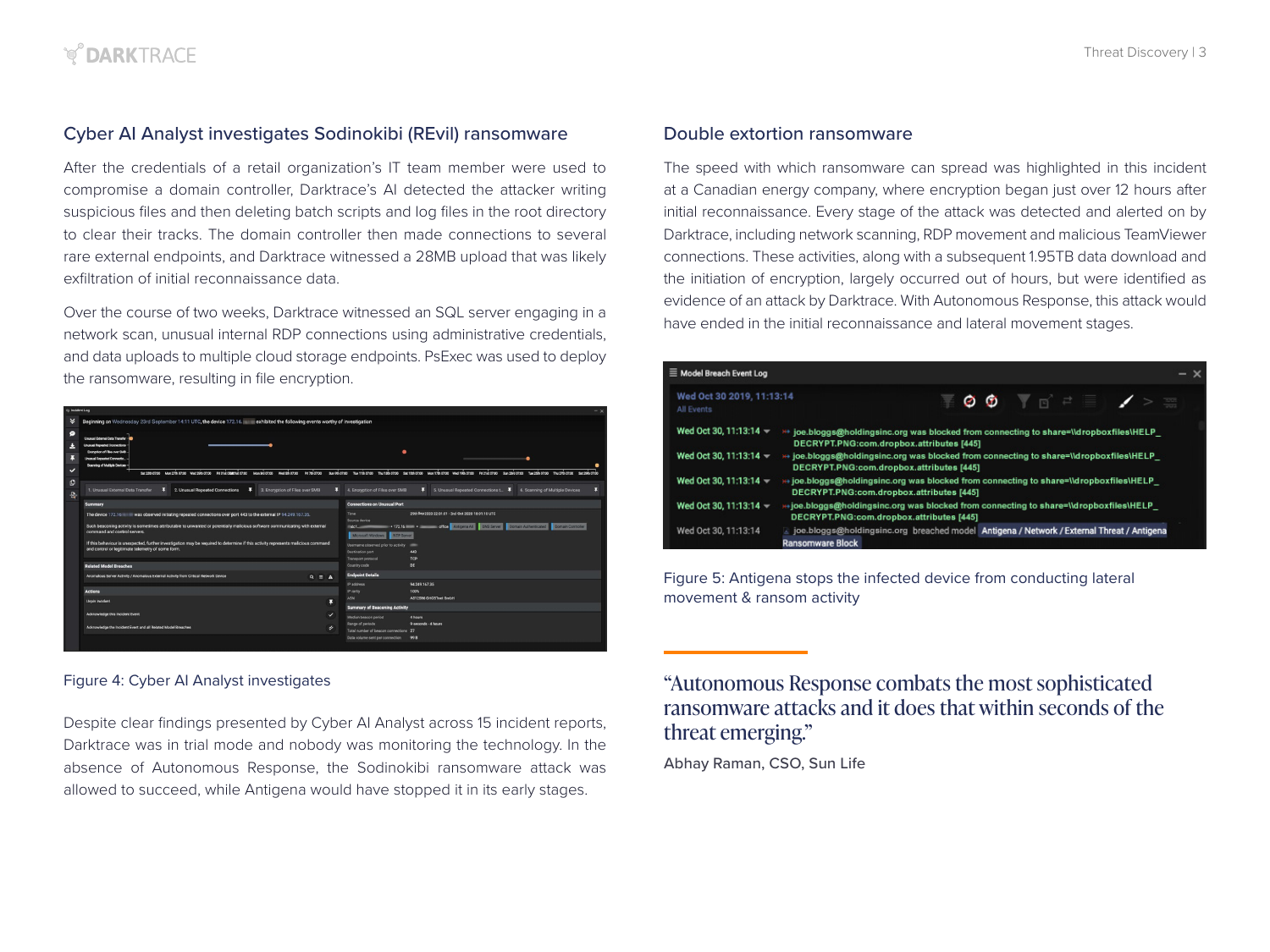# <span id="page-3-0"></span>With Autonomous Response

#### Minimizing the REvil impact delivered via Kaseya servers

As the US prepared for a holiday weekend ahead of July 4th, the ransomware group REvil leveraged a vulnerability in Kaseya software to attack over 1,500 companies.

One company with Autonomous Response deployed was protected from this attack when Darktrace's AI detected unusual SMB traffic, and enforced the laptop's 'pattern of life', preventing it from further unusual connections.

| Fri Jul 2, 11:08:48                                                                                             | laptop-[redacted].com was blocked from connecting to smb-svc-svr.com [445]                                                                                                                                                                                                                                                                 |
|-----------------------------------------------------------------------------------------------------------------|--------------------------------------------------------------------------------------------------------------------------------------------------------------------------------------------------------------------------------------------------------------------------------------------------------------------------------------------|
|                                                                                                                 |                                                                                                                                                                                                                                                                                                                                            |
| Fri Jul 2, 11:08:34                                                                                             | Antigena / Network / Significant Anomaly / Antigena Significant Anomaly from Client Block<br>laptop-fredacted].com breached model                                                                                                                                                                                                          |
| Fri Jul 2, 11:08:34                                                                                             | laptop-[redacted].com breached model<br>Antigena / Network / External Threat / Antigena Ransomware Block                                                                                                                                                                                                                                   |
| Fri Jul 2, 11:08:33                                                                                             | Compromise / Ransomware / Ransom or Offensive Words Written to SMB<br>laptop-fredacted].com breached model                                                                                                                                                                                                                                 |
| Fri Jul 2, 11:08:33                                                                                             | laptop-[redacted].com breached model<br>Compromise / Ransomware / Ransom or Offensive Words Written to SMB                                                                                                                                                                                                                                 |
| Fri Jul 2, 11:08:33<br>Fri Jul 2, 11:08:33<br>Fri Jul 2, 11:08:33<br>Fri Jul 2, 11:08:32<br>Fri Jul 2, 11:08:32 | Antigena Response - Quarantine device for 24 hours<br>Antigena Response - Enforce pattern of life for 5 minutes<br>KERBEROS app - from laptop-[redacted].com [445]<br>laptop-fredacted].com connected to company-files.com<br>laptop-fredacted].com made a successful DNS request for company-files.[redacted].com to company-dcl.com [53] |
| Fri Jul 2, 11:08:32                                                                                             | SMB Write Success - share=file=Data\InternalFiles\943860t-readme.txt version=smb2 [445]<br>New activity                                                                                                                                                                                                                                    |
| Fri Jul 2, 11:08:32                                                                                             | SMB Delete Success - share=file=Data\InternalFiles\xx version=smb2 [445]<br>New activity                                                                                                                                                                                                                                                   |
| Fri Jul 2, 11:08:32                                                                                             | KERBEROS app - from laptop-fredacted].com [445]                                                                                                                                                                                                                                                                                            |

Figure 6: Darktrace detects attempted encryption from the infected device and takes action

were halted, preventing the attack from spreading. The network's files were saved from encryption only because these actions were taken immediately and kept pace with the speed of the attack – thanks to Autonomous Response.

# Darktrace Antigena responds to ransomware within 1 second.

#### Antigena neutralizes zero-day ransomware

In this example, Darktrace's AI detected a spike in the pattern of regular connections made by a device, as well as suspicious SMB activity and unusual reverse DNS lookups, a tactic often used during reconnaissance.

Further investigation into the SMB activity revealed that hundreds of Dropboxrelated files were accessed on SMB shares that the device had not previously accessed. Moreover, several of these files started becoming encrypted, appended with a [HELP\_DECRYPT] extension.

#### Wed Oct 30, 11:13:12 - 6 SMB Write Success - share=\\dropboxfiles\HELP\_DECRYPT.PNG:com.dropbox.attributes

#### Figure 7: Darktrace detects SMB activity relating to Dropbox files

Fortunately, Antigena was in Active Mode, and kicked in a second later, enforcing the usual pattern of life by blocking anomalous connections for five minutes, immediately stopping the encryption. By the time Darktrace's AI took action, only four of these files were successfully encrypted.

#### Wed Oct 30, 11:13:13  $\blacktriangledown$   $\bullet$  Antigena Response - Quarantine device for 24 hours

#### Subsequent attempts made by the infected device to connect to other devices Figure 8: Darktrace Antigena responds 1 second after ransomware was detected

Antigena then took a second action to stop the ransomware from spreading to other devices. The combination of various anomalous activities was sufficient evidence for Autonomous Response to neutralize the threat: patient zero was quarantined for 24 hours, unable to connect to the server or any other device on the network. Antigena therefore not only stopped the encryption activity in its tracks, but also prevented the attackers from moving laterally across the network unimpeded – either by scanning, using harvested admin credentials, or performing internal reconnaissance.